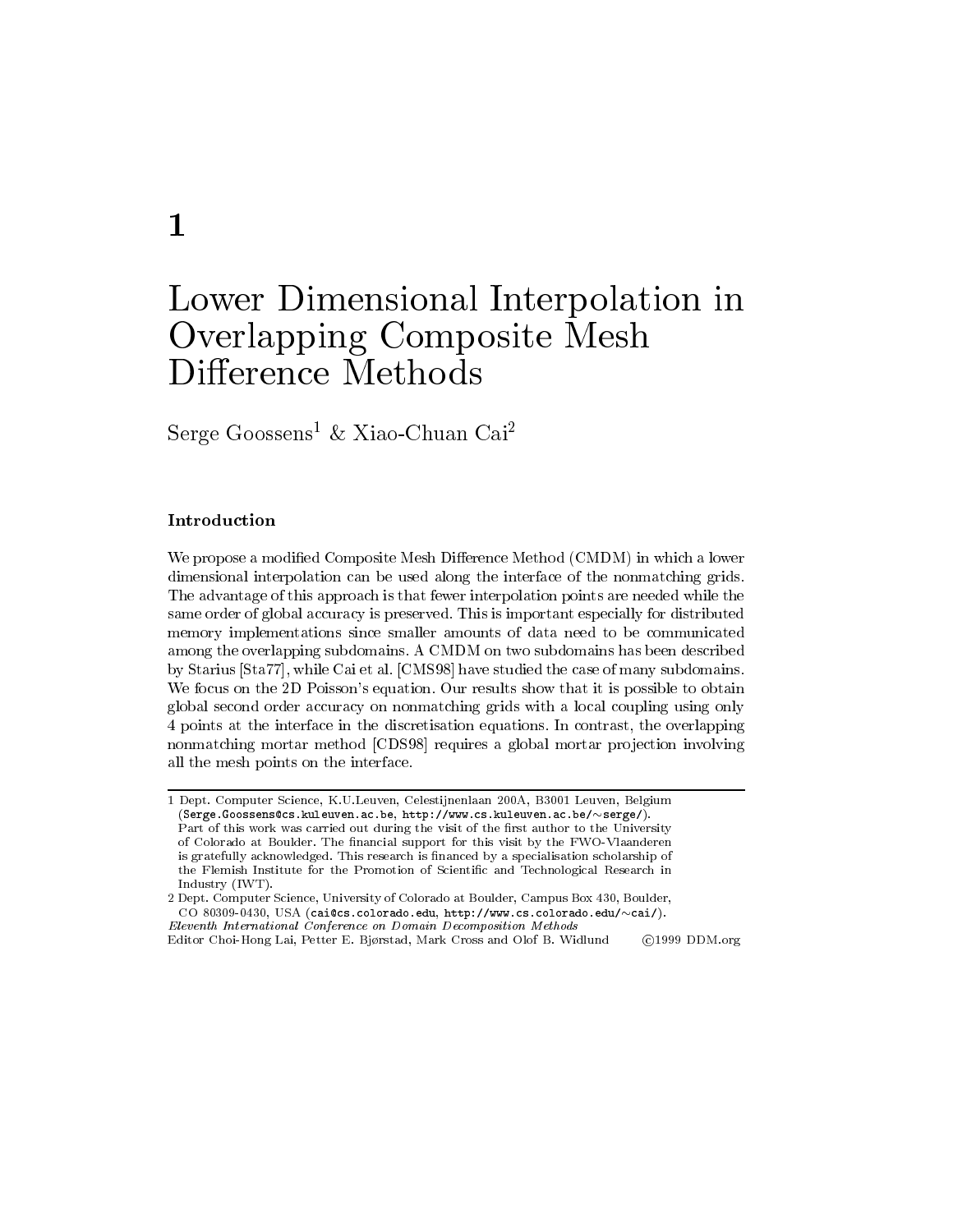#### **Composite Mesh Difference Method**

We briefly describe our CMDM for solving the second order elliptic partial differential equation  $\mathcal{L}u = f$  in  $\Omega$  with a Dirichlet boundary condition  $u = g$  on  $\partial\Omega$ . Given a domain  $\Omega$  consisting of p nonoverlapping subdomains  $\Omega_i$  such that  $\Omega = \bigcup_{i=1}^p \Omega_i$ , we independently construct a grid of size  $h_i$  on each of a set of enlarged subdomains  $\Omega'_{i}$ . Due to the enlargement of the subdomains these grids overlap. We denote by  $\Gamma_i = \partial \Omega_i' \cap \partial \Omega$  the intersection of the boundaries  $\partial \Omega_i'$  and  $\partial \Omega$ .

**Assumption 1** The truncation error  $\alpha_i(x) = ((\mathcal{L}_{h_i} u_{h_i}) - (\mathcal{L}u))(x)$  is of order  $p_i$ .

$$
\|\alpha_i\|_{\infty} \le C_{\alpha_i} h_i^{p_i} \|u\|_{p_i+2,\infty,\Omega_i'},\tag{1.1}
$$

where  $C_{\alpha_i}$  is a constant independent of the mesh size  $h_i$  and  $||u||_{k,\infty,\Omega_i'}$  denotes the Sobolev norm for the space  $W^k_{\infty}(\Omega'_i)$ .

**Assumption 2** The interpolation operator  $\mathcal{I}_i$  only uses values from  $\cup_{j\neq i} \overline{\Omega}_j$  and no values from  $\Omega_i'$ . The interpolation error  $\beta_i(x) = (u - \mathcal{I}_i u)(x)$  is of order  $q_i$ .

$$
\|\beta_i\|_{\infty} \le C_{\beta_i} h_i^{q_i} \|u\|_{q_i,\infty}.
$$
\n
$$
(1.2)
$$

The *interpolation constant*  $\sigma_i$  is the infinity norm  $\sigma_i = ||\mathcal{I}_i||_{\infty}$  of the matrix  $\mathcal{I}_i$ representing the interpolation. If piecewise linear or bilinear interpolation is used, the interpolation constant  $\sigma_i = 1$  is optimal. For quadratic or cubic interpolation we have  $\sigma_i = 5/4$  in the 1D case and  $\sigma_i = 25/16$  in the 2D case. We denote by  $\sigma = \max_i \sigma_i$ the largest of all the interpolation constants.

The global discretisation  $u_h = (u_{h_1}, u_{h_2}, \dots, u_{h_p})$  on the composite grid is obtained by coupling the local discretisations through the requirement that the solution matches the interpolation of the discrete solution from adjacent grids. The system of equations consists of  $p$  subproblems, each having the following form:

$$
\begin{cases}\n\mathcal{L}_{h_i} u_{h_i} = f_{h_i} & \text{in } \Omega'_i, \\
u_{h_i} = g_{h_i} & \text{on } \Gamma_i, \\
u_{h_i} = z_{h_i} = \mathcal{I}_i u_h & \text{on } \partial \Omega'_i \setminus \Gamma_i.\n\end{cases}
$$
\n(1.3)

**Assumption 3** The local finite difference discretisations (1.3) are stable in the maximum norm and satisfy a strong discrete maximum principle, i.e. a constant  $K_i$ independent of  $h_i$  and a constant  $0 \leq \rho_i < 1$  exist so that

$$
||u_{h_i}||_{\infty, \bar{\Omega}_i} \le K_i ||f_{h_i}||_{\infty, \Omega'_i} + \max{||g_{h_i}||_{\infty, \Gamma_i}, \rho_i||z_{h_i}||_{\infty, \partial \Omega'_i \setminus \Gamma_i}}.
$$
 (1.4)

The contraction factor  $0 \le \rho_i < 1$  measures the error reduction. This can be seen by considering the homogeneous problem, i.e.  $f = 0$  and  $g = 0$ .

**Assumption 4** The product of the interpolation constant and the contraction factor is less than 1

$$
\tau = \max_{i} (\rho_i \sigma) < 1. \tag{1.5}
$$

Under the above assumptions Cai et al. [CMS98] proved the maximum norm stability of the global discretisation and showed that the following error bound holds.

**Theorem 1** The error in the discrete solution satisfies

$$
\sum_{i=1}^{p} ||e_{h_i}||_{\infty} \le \left(1 + \frac{\sigma}{1-\tau}\right) \left(\sum_{i=1}^{p} K_i ||\alpha_i||_{\infty} + \sum_{i=1}^{p} ||\beta_i||_{\infty}\right). \tag{1.6}
$$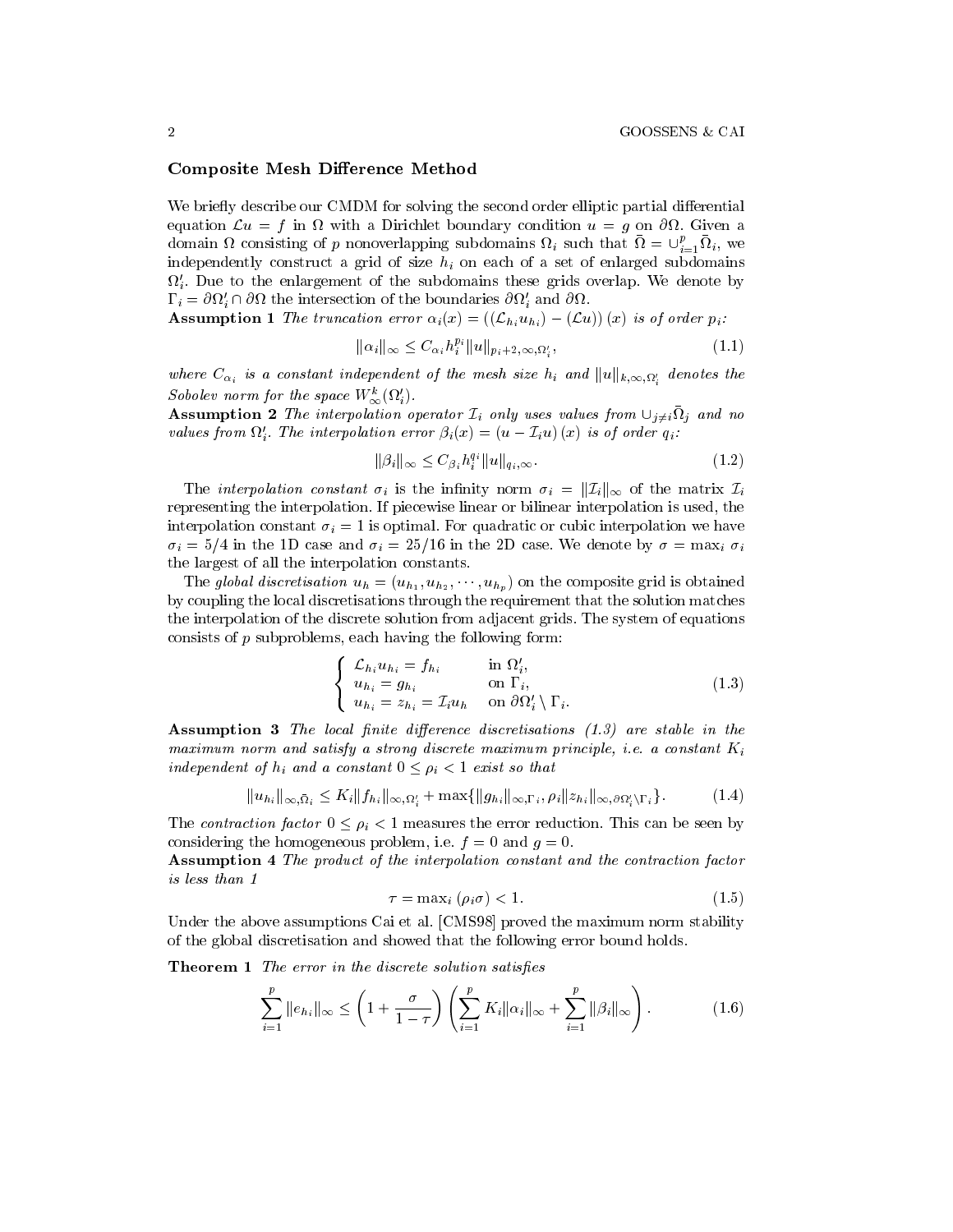

**Figure 1.1** The scaled local coordinates  $(\xi, \eta)$  used in the interpolation.

#### **Schwarz Alternating Method**

Since the CMDM described above is a contraction mapping, the resulting system of equations can be solved by repeatedly solving the  $p$  subproblems  $(1.3)$  in parallel, where  $z_h$ , is computed from the previous iteration. The convergence rate of this iteration is bounded by the contraction factor  $\tau$  of the mapping.

**Theorem 2** The iterates  $\{u_h^{(n)}\}$  converge to the exact discrete solution  $u_h$  and

$$
d(u_h^{(n)}, u_h) \le \tau^n d(u_h^{(0)}, u_h). \tag{1.7}
$$

This is a parallel variant of the Schwarz alternating method. Rather than using the additive Schwarz method as a solver, it is better to use it as a preconditioner in a Krylov subspace method. Convergence proofs of the Schwarz algorithm based on a maximum principle can be found in [CMS98, Mil65].

We remark that when solving  $(1.3)$  using iterative methods, the total arithmetic cost is determined by the subdomain mesh sizes, while the communication cost, for implementations on distributed memory machines, depends on the interface interpolation operators. The rest of this paper is devoted to the interpolation issue.

## **Interface Interpolation Schemes**

In this section, we discuss several interface interpolation schemes. We restrict ourselves to the two subdomains case, i.e.  $\Omega = \Omega_1 \cup \Omega_2$  where  $\Omega_1 = [0, l_1] \times [0, 1]$  and  $\Omega'_2 = [l_2, 2] \times [0, 1]$ . We assume  $l_1 > 1$  and  $l_2 < 1$ . The usual five-point finite difference method is used in the two subdomains.

#### The standard stencil with bilinear interpolation

Since both the standard five-point stencil and bilinear interpolation are second order, the error bound  $(1.6)$  shows that the resulting CMDM is also second order. However this scheme does not satisfy the *consistent interpolation* condition defined by Goossens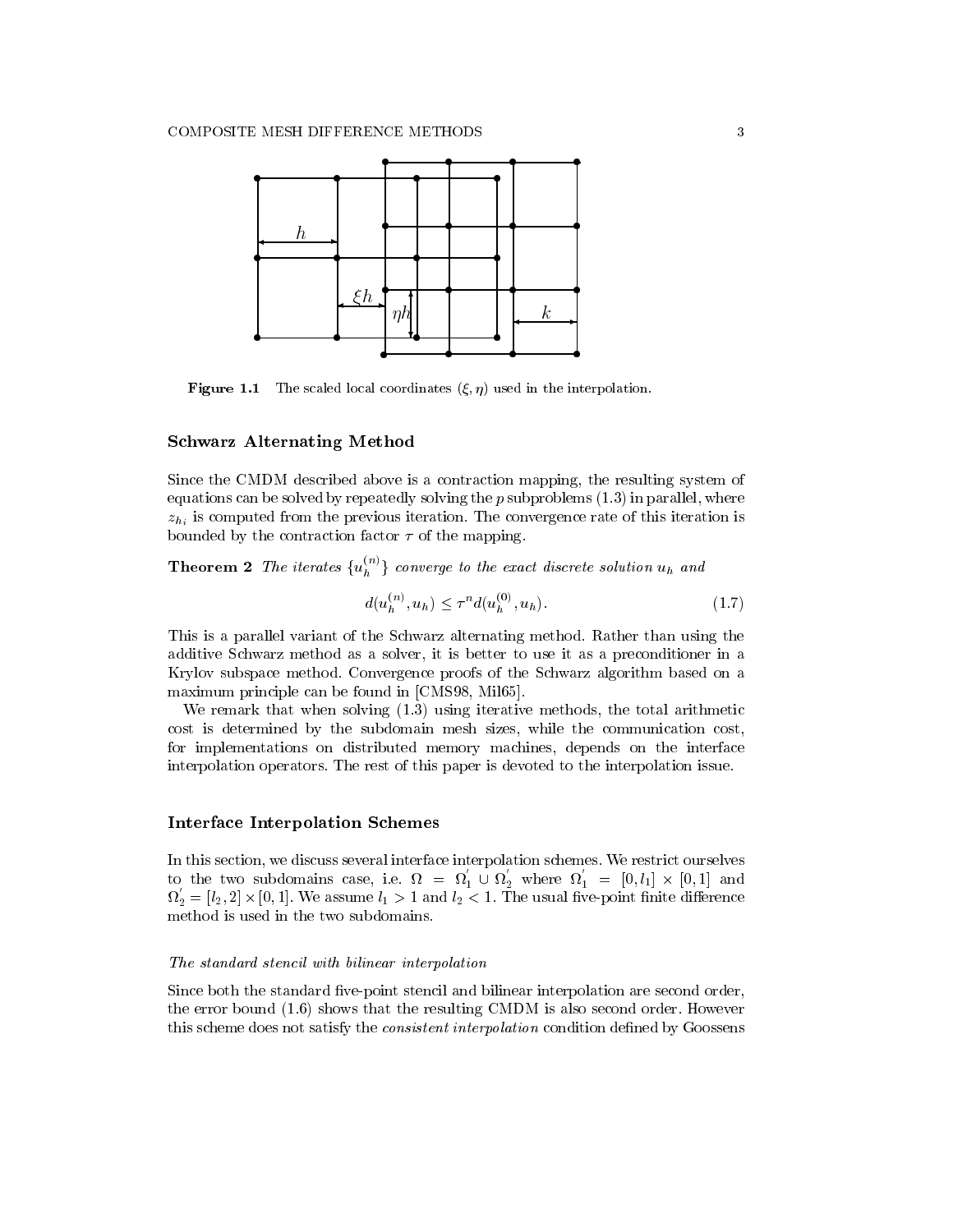et al. [GCR98]. We describe the inconsistency present in this approach. Let  $(0,0)$  be the local coordinates of a mesh point in  $\Omega'_1$  that is next to the interface. To define the finite difference stencil, the value at  $(h,0)$  has to be obtained from  $\Omega_2$  through interpolation. More precisely, the stencil  $S$  at  $(0,0)$  has the form

$$
S = -4u(0,0) + u(0,-h) + u(0,h) + u(-h,0) + v,
$$
\n(1.8)

where v is computed using a bilinear interpolation for  $u(h,0)$ , i.e.  $v = (1 - \xi)(1 \eta)u(h-\xi k,-\eta k)+(1-\xi)\eta u(h-\xi k,(1-\eta)k)+\xi(1-\eta)u(h+(1-\xi)k,-\eta k)+\xi\eta u(h+\eta)$  $(1-\xi)k$ ,  $(1-\eta)k$ ). Figure 1.1 shows the scaled local coordinates  $(\xi, \eta)$  used in the interpolation on the overlapping meshes. Expanding (1.8) we find the inconsistent discretisation for the nodes where the bilinear interpolation is used:

$$
\frac{S}{h^2} - (u_{xx} + u_{yy}) = \frac{\gamma_k^2}{2} (\xi (1 - \xi) u_{xx} + \eta (1 - \eta) u_{yy}) + \mathcal{O}(h), \tag{1.9}
$$

where  $\gamma_k = k/h$  is the ratio of the mesh sizes. Note that the scheme is consistent only if  $\xi$  and  $\eta$  are either 0 or 1, which implies that the two meshes match each other on the interface. We show numerical results illustrating the effect of this inconsistent discretisation.

**Theorem 3** The standard stencil with bilinear interpolation results in a second order scheme on every enlarged subdomain  $\Omega_i'$ .

$$
|e_p| \le C_{\Phi_a} \max \left\{ C_I, \, \max_{p_j \in \mathcal{J}} \left( \xi (1 - \xi) u_{xx} + \eta (1 - \eta) u_{yy} \right) \frac{\gamma_k^2}{2 \tilde{E}_2} \right\} h^2 + C_D h^2 + \mathcal{O}(h^3),\tag{1.10}
$$

 $\forall p \in \Omega'_i$ , where  $C_I = (M_{xxxx} + M_{yyy})/(48E_1)$  is a constant depending on the derivatives  $u_{xxxx}$  and  $u_{yyyy}$ . The constant  $C_{\Phi_a}$  denotes the maximum of the nonnegative function  $\Phi$  over the grid points where a Dirichlet boundary condition is used for the subdomain  $\Omega_i'$  and  $C_D \geq 0$  is a constant associated with the accuracy of the Dirichlet boundary conditions on the internal boundaries  $\partial\Omega'_i\setminus\Gamma_i$ . The set  $\mathcal J$  contains all the points where the inconsistent discretisation  $(1.9)$  is used. The constants  $E_1$  and  $E_2$  are lower bounds for  $\mathcal{L}_{h_i} \Phi$ .

#### Second Order Scheme on a Modified Stencil

In order to obtain a consistent discretisation, we construct a second order accurate difference formula on the modified stencil depicted in Fig. 1.2. The idea is to slightly modify the meshes along their boundaries so that the interpolation is needed only in one of the directions in contrast to the standard bilinear method, which needs information in both x and y directions. The mesh width  $k > h$  is selected so that a grid line in the other mesh is matched and no interpolation along the  $x$ -axis is required. The point  $u(-2h, 0)$  is needed to obtain a second order discretisation in the stencil

$$
S = c_{0,0}u(0,0) + c_{0,-1}u(0,-h) + c_{0,1}u(0,h) + c_{-1,0}u(-h,0) + c_{1,0}u(k,0) + c_{-2,0}u(-2h,0)
$$
\n(1.11)

with  $c_{0,0} = -1 - 3/\gamma_k$ ,  $c_{0,-1} = c_{0,1} = 1$ ,  $c_{-1,0} = 2(2-\gamma_k)/(\gamma_k+1)$ ,  $c_{1,0} =$  $6/(\gamma_k(\gamma_k+1)(\gamma_k+2))$  and  $c_{-2,0}=(\gamma_k-1)/(\gamma_k+2)$ . The truncation error is given as

$$
\frac{S}{h^2} - (u_{xx} + u_{yy}) = \frac{h^2}{12} ((3\gamma_k - 2)u_{xxxx} + u_{yyy} + \mathcal{O}(h^3).
$$
 (1.12)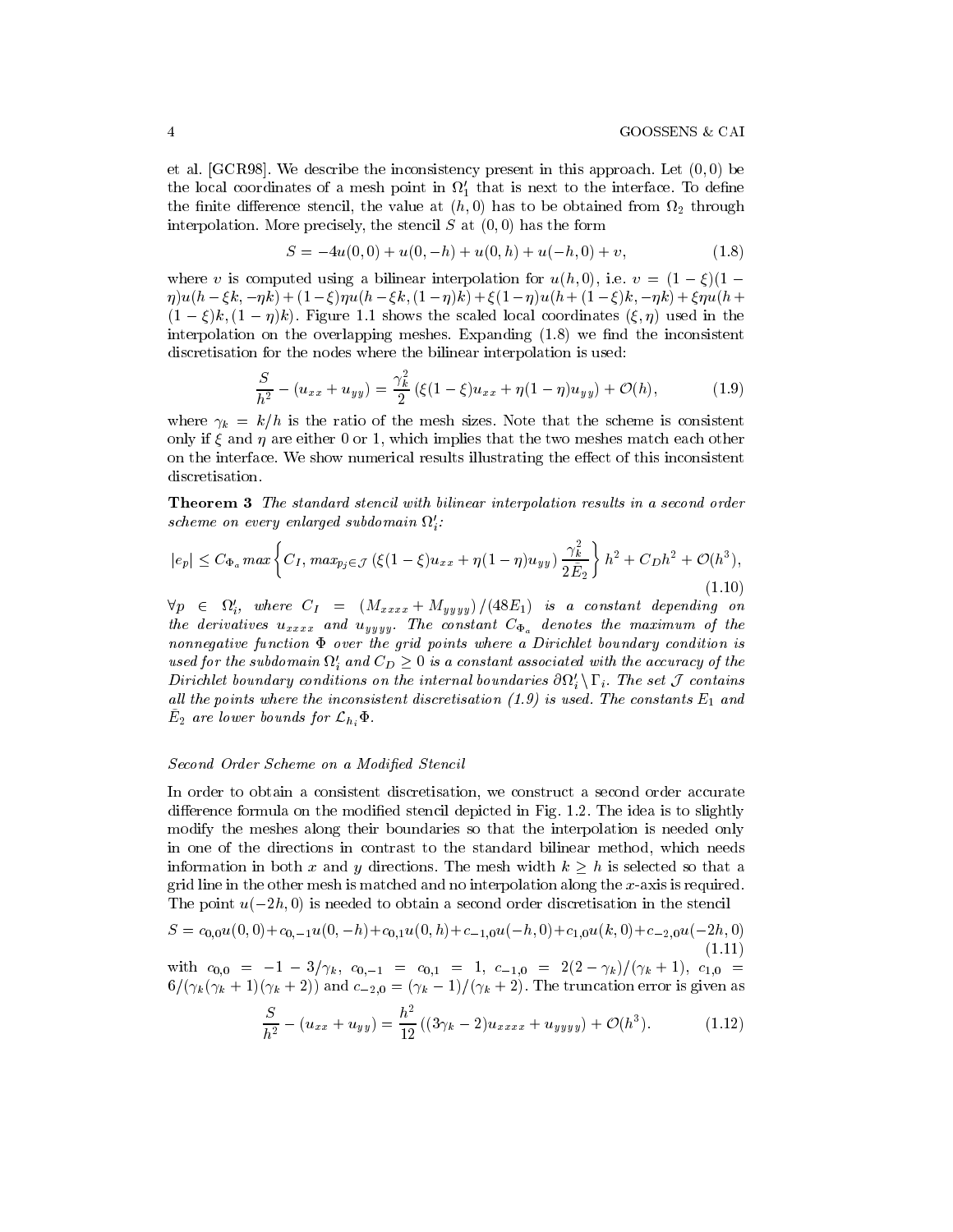

Note that for  $1 \leq \gamma_k \leq 2$  this stencil satisfies a discrete maximum principle.

### Modified Stencil with Linear Interpolation

We now consider the effect of replacing  $u(k,0)$  by an interpolation formula along the y-axis. First of all we show that a consistent approximation exists when linear interpolation is used, i.e.  $v = (1 - \eta)u(k, -\eta l) + \eta u(k, (1 - \eta)l)$  is used instead of  $u(k,0)$ . We use the standard stencil and seek the coefficients in

$$
S = c_{0,0}u(0,0) + c_{0,-1}u(0,-h) + c_{0,1}u(0,h) + c_{-1,0}u(-h,0) + c_v v \tag{1.13}
$$

so that a consistent approximation to  $(u_{xx} + u_{yy})$  results. Setting  $c_{0,-1} = c_{0,1}$  $1 - \eta(1 - \eta)\gamma_l^2/(\gamma_k(\gamma_k + 1)), c_{-1,0} = 2/(\gamma_k + 1), c_v = 2/(\gamma_k(\gamma_k + 1))$  and  $c_{0,0} = 2\eta(1 - \eta)\gamma_l^2 - (\gamma_k + 1)^2/(\gamma_k(\gamma_k + 1)),$  where  $\gamma_l = l/h$ , results in

$$
\frac{S}{h^2} - (u_{xx} + u_{yy}) = \mathcal{O}(h).
$$
 (1.14)

If  $\gamma_l \leq 2\sqrt{\gamma_k(\gamma_k+1)}$  this formula satisfies a discrete maximum principle. For  $\eta$  equal to 0 or 1 a first order discretisation on a modified five-point stencil is obtained. Note that the difference formula has to be modified to account for the low order interpolation.

#### Modified Stencil with Cubic Interpolation

The interpolation along the  $x$ -axis can be avoided by using a modified stencil. We show that cubic interpolation along the y-axis results in a second order scheme. This is equivalent to constructing a second order accurate difference formula on the modified stencil depicted in Fig. 1.3.

**Theorem 4** It is not possible to obtain a second order accurate discretisation of  $(u_{xx} + u_{yy})$  at the center point  $(0,0)$  if only 3 or fewer points are used along the line  $x = k$  and none of these points has a zero y-coordinate.

**Theorem 5** The only second order accurate discretisation of  $(u_{xx} + u_{yy})$  at the center point  $(0,0)$  using only 4 points along the line  $x = k$  with none of these points having a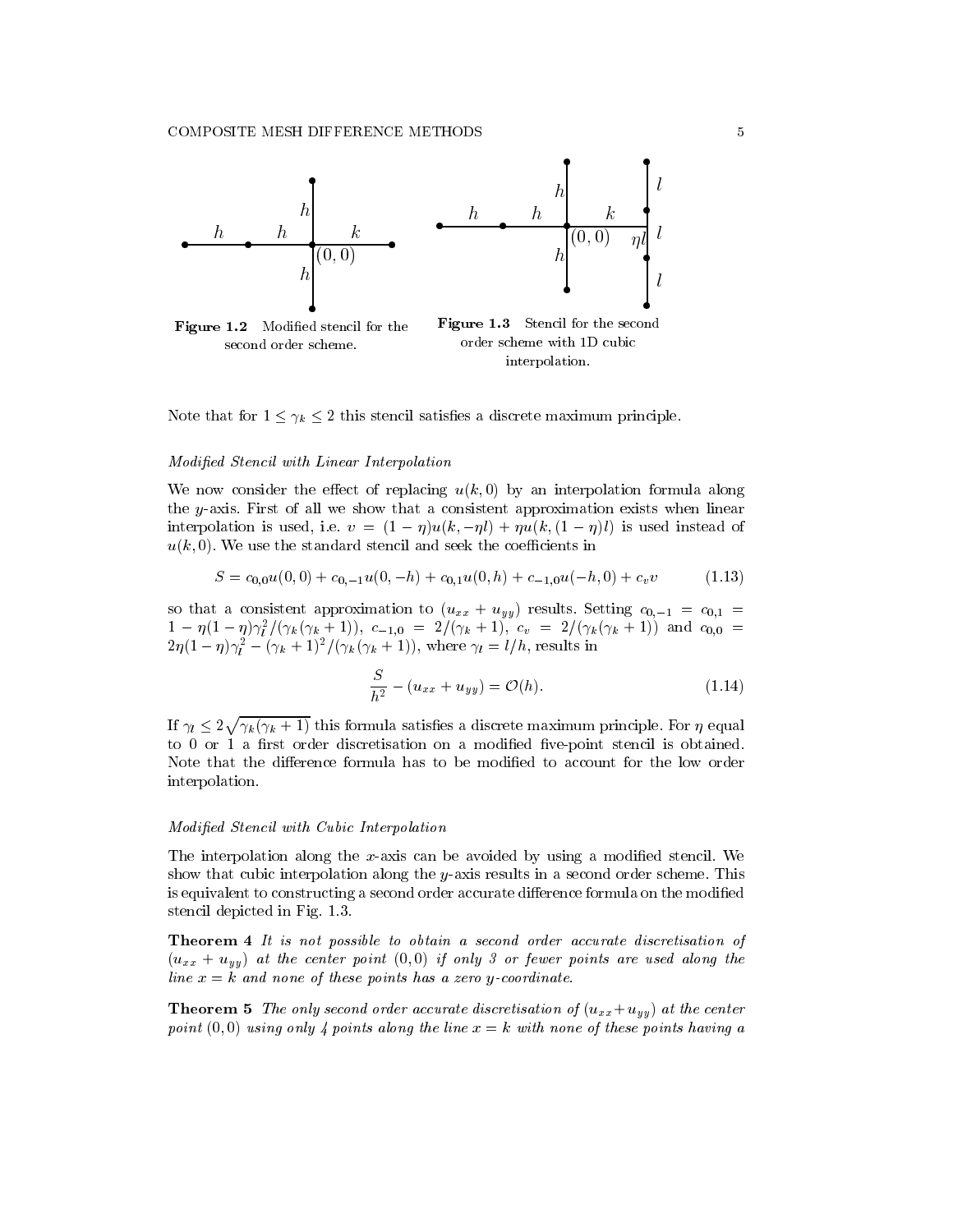|                |     | $ e_{\Omega'}  _{\infty}$ | ratio | $\ e_{\Omega'}\ _{\infty}$ | rat io |
|----------------|-----|---------------------------|-------|----------------------------|--------|
| 0              | 0.6 | 5.53e-2                   |       | 6.34e-2                    |        |
|                | 0.2 | $1.40e-2$                 | 3.94  | $1.31e-2$                  | 4.82   |
| $\overline{2}$ | 0.4 | $3.62e-2$                 | 3.88  | 3.47e 3                    | 3.80   |
| 3              | 0.8 | 8.79e-4                   | 4.11  | 8.26e-4                    | 4.19   |
| 4              | 0.6 | $2.26e-4$                 | 3.89  | 2.16e-4                    | 3.82   |
| 5.             | 0.2 | $5.50e-5$                 | 4.11  | 5.17e-5                    | 4.18   |
| 6              | 0.4 | $1.41e-5$                 | 3.89  | $1.35e-5$                  | 3.83   |

Table 1.1 Results for the standard stencil with bilinear interpolation.

zero y-coordinate, is the second order scheme  $(1.11)$  on the modified stencil with cubic interpolation along the line  $x = k$  for the point  $(k, 0)$ .

We seek the coefficients in the stencil

$$
S = c_{0,0}u(0,0) + c_{0,-1}u(0,-h) + c_{0,1}u(0,h) + c_{-1,0}u(-h,0) + c_{-2,0}u(-2h,0) + c_{1,-1}u(k,-(1+\eta)l) + c_{1,0}u(k,-\eta l) + c_{1,1}u(k,(1-\eta)l) + c_{1,2}u(k,(2-\eta)l).
$$
\n(1.15)

Setting  $c_{0,0} = -1 - 3/\gamma_k$ ,  $c_{0,-1} = c_{0,1} = 1$ ,  $c_{-1,0} = 2(2 - \gamma_k)/(\gamma_k + 1)$ ,  $c_{-2,0} =$  $(\gamma_k-1)/(\gamma_k+2), c_{1,-1} = -\eta(1-\eta)(2-\eta)/N, c_{1,0} = 3(1-\eta)(2-\eta)(\eta+1)/N,$  $c_{1,1} = 3(2-\eta)\eta(\eta+1)/N$  and  $c_{1,2} = -\eta(1-\eta)(\eta+1)/N$ , where  $N = \gamma_k(\gamma_k+1)(\gamma_k+2)$ results in a second order accurate discretisation

$$
\frac{S}{h^2} - (u_{xx} + u_{yy}) = \mathcal{O}(h^2). \tag{1.16}
$$

The truncation error for this scheme is

$$
\alpha = \left[ \frac{(3\gamma_k - 2)}{12} u_{xxxx} + \left( \frac{1}{12} - \frac{(2 - \eta)(1 - \eta)\eta(\eta + 1)\gamma_l^4}{4\gamma_k(\gamma_k + 1)(\gamma_k + 2)} \right) u_{yyyy} \right] h^2 + \mathcal{O}(h^3). \tag{1.17}
$$

It is clear that the coefficients  $c_{1,-1}$ ,  $c_{1,0}$ ,  $c_{1,1}$  and  $c_{1,2}$  are equal to the product of the coefficient  $c_{1,0}$  in (1.11) and the cubic Lagrange interpolation polynomials.

#### **Numerical results**

Our testcase is taken from [CMS98] and concerns the solution of  $-\nabla^2 u = f$  on  $\Omega = \Omega_1 \cup \Omega_2$ , where  $\Omega_1 = [0,1] \times [0,1]$  and  $\Omega_2 = [1,2] \times [0,1]$ . The r.h.s. f and the Dirichlet boundary conditions g are chosen so that the exact solution is  $u(x, y) =$  $(\sin(\pi x) + \sin(\pi x/2)) \sin(\pi y)$ . The overlapping subdomains are  $\Omega'_1 = [0, 1.4] \times [0, 1]$ with  $h_1 = 0.2 \times 2^{-l}$  and  $\Omega'_2 = [0.75, 2] \times [0, 1]$  with  $h_2 = 0.25 \times 2^{-l}$ .

In Table 1.1 we list the  $L_{\infty}$ -norm of the error for the standard stencil with bilinear interpolation. For a second order scheme, the ratio between two successive error norms should be 4 when the mesh size is halved. These results show ratios alternating between 4.11 and 3.89 and between 4.18 and 3.83! This is due to the presence of the inconsistency as shown by (1.9) which results in a dependency of the error on  $\xi(1-\xi)$ , i.e. the relative position of the interface in the other mesh. For this testcase the dominant term in the error bound (1.10) is  $e \approx (\xi(1-\xi)c_1+c_2)h^2$ , where  $c_1$  and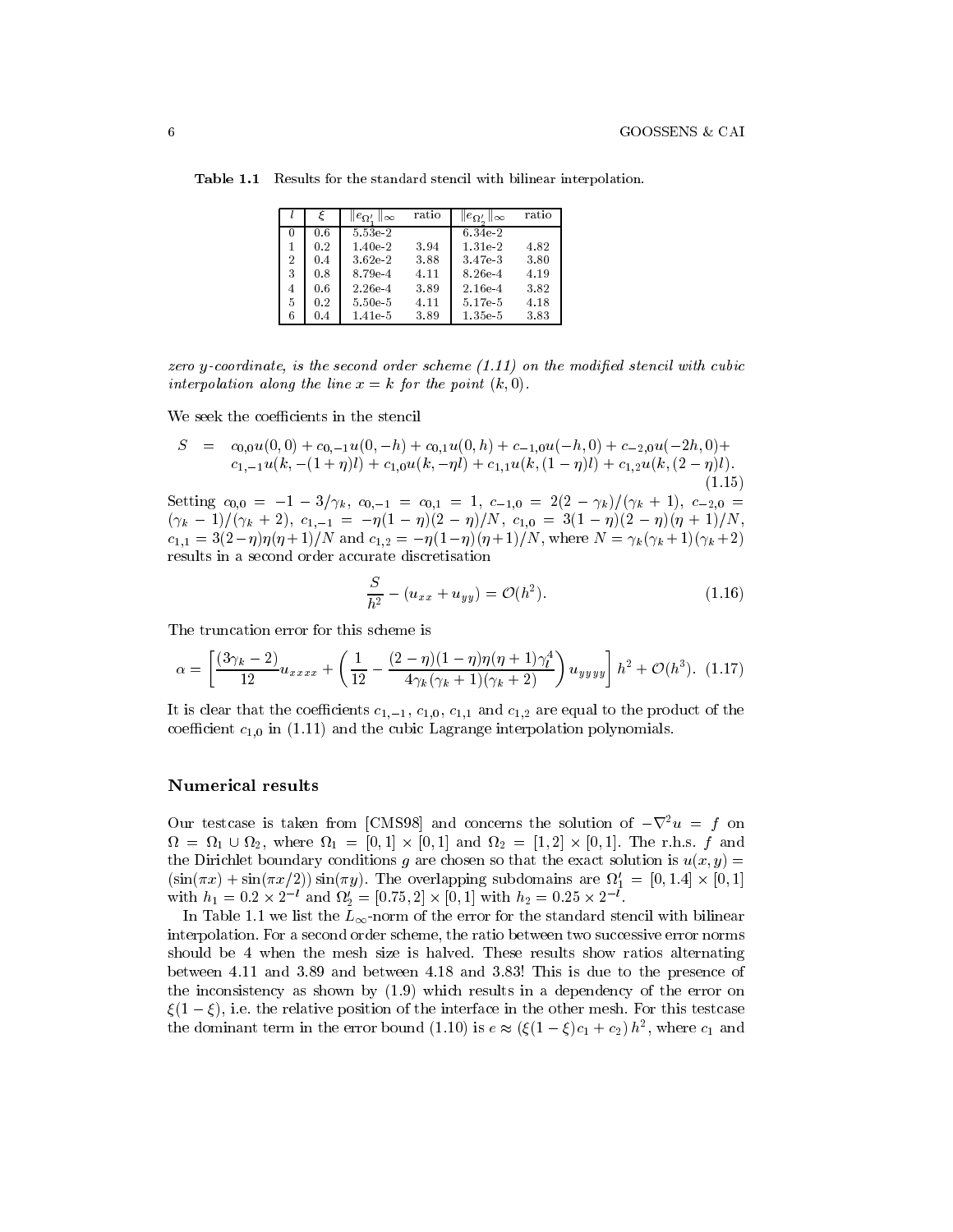|          | $ e_{\Omega'} $<br>ி∞ | ratio  | $ e_{\Omega'}  _{\infty}$ | ratio  | $\ e_{\Omega'}\ _{\infty}$ | ratio  | $\ e_{\Omega'}\ _{\infty}$ | ratio  |
|----------|-----------------------|--------|---------------------------|--------|----------------------------|--------|----------------------------|--------|
| $\theta$ | $5.20e-2$             |        | 4.14e 2                   |        | 4.98e-2                    |        | 8.41e-2                    |        |
|          | 1.34e.2               | 3.885  | 1.19e-2                   | 3.4810 | 1.34e-2                    | 3.7168 | $1.51e-2$                  | 5.5828 |
| 2        | 3.33e-3               | 4.0164 | 3.01e-3                   | 3.9605 | 3.31e-3                    | 4.0523 | 3.67e-3                    | 4.0997 |
| 3        | 8.34e-4               | 3.9986 | $7.50e-4$                 | 4.0072 | 8.34e-4                    | 3.9687 | 8.22e-4                    | 4.4717 |
| 4        | $2.08e-4$             | 4.0010 | 1.88e-4                   | 4.0012 | $2.08e-4$                  | 4.0017 | $1.95e-4$                  | 4.2099 |
| 5        | 5.21e-5               | 4.0003 | $4.69e-5$                 | 4.0004 | 5.21e-5                    | 3.9999 | 4.78e-5                    | 4.0868 |
| 6        | $1.30e-5$             | 4.0000 | 1.17e-5                   | 3.9998 | $1.30e-5$                  | 4.0004 | 1.18e-5                    | 4.0393 |

Table 1.2 Results for standard stencil with bicubic interpolation (columns 2-5) and for modified stencil with 1D cubic interpolation (columns 6-9).

 $c_2$  are constants independent of  $\xi$  and  $h$ . With this expression, we can estimate the ratio  $\gamma_e$  between two successive error norms. When the mesh is refined by halving the mesh size, i.e.  $h_{i+1} = h_i/2$ , we have

$$
\gamma_e = \frac{\|e_{\Omega'_{h_i}}\|_{\infty}}{\|e_{\Omega'_{h_{i+1}}}\|_{\infty}} = \frac{c_1(\xi_i(1-\xi_i) + \gamma_c) h_i^2}{c_1(\xi_{i+1}(1-\xi_{i+1}) + \gamma_c) h_{i+1}^2} = \frac{\xi_i(1-\xi_i) + \gamma_c}{\xi_{i+1}(1-\xi_{i+1}) + \gamma_c} 4 \tag{1.18}
$$

where  $\gamma_c = c_2/c_1$ . For  $\Omega'_1$  we find  $\gamma_c = 2.7491$  which results in ratios  $\gamma_e$  of 4.11 and 3.89 while for  $\Omega'_2$  we have  $\gamma_c = 1.6178$  resulting in ratios  $\gamma_e$  of 4.18 and 3.83. The accuracy of the scheme depends on the relative position of the interface in the other mesh. Apart from this phenomenon the scheme is second order, since fitting a power of the mesh size  $||e_{\Omega'_i}||_{\infty} \approx \kappa h^{\lambda}$  yields  $\lambda = 1.9929$ . The second order accuracy can also be seen when the mesh is refined twice, i.e. the mesh size is divided by 4, in this case the factor  $\xi(1-\xi)$  does not change and we get ratios of 15.9973 (for  $||e_{0'}||_{\infty}$ ) and of 15.9966 (for  $||e_{\Omega'_s}||_{\infty}$ ) between two successive error norms, which is very close to the theoretical value of 16.

In Table 1.2 we show the results for the standard stencil with bicubic interpolation, which is a very expensive interpolation since it requires 16 points, and for the modified stencil with 1D cubic interpolation, which only requires 4 points. It is clear that both these schemes are second order and that our method is as accurate as the classical approach with expensive bicubic interpolation.

In order to see the effect of the overlap, we fix the mesh sizes to be  $h_1^{-1} = 320$ and  $h_2^{-1} = 256$  and vary the overlap according to  $\delta_1 = 2 \times 2^{x} h_1$  and  $\delta_2 = 2^{x} h_2$  for the values of  $\chi$  listed in Table 1.3. We list the number of additive Schwarz iterations required to satisfy the convergence criterion of  $||r_n||_2 \leq 10^{-10} ||r_0||_2$  and the  $L_{\infty}$ -norm of the error in the nonoverlapping subdomains  $\Omega_1$  and  $\Omega_2$ . From the results it is clear that the global accuracy of the first method increases as the overlap increases, thus necessitating substantial overlap, while our method reaches the attainable accuracy even with minimal overlap. As expected the number of additive Schwarz iterations decreases, as the overlap increases.